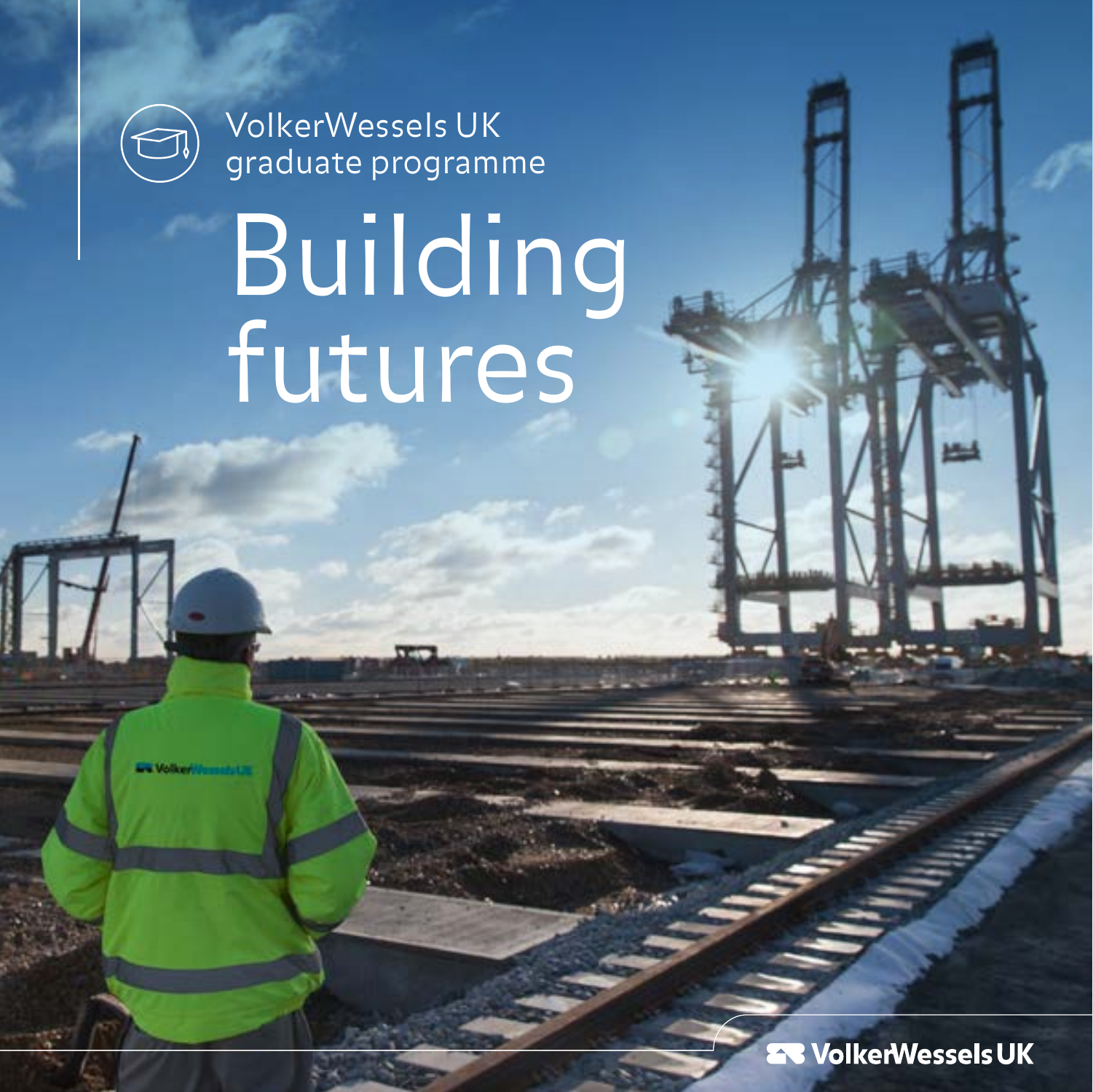As one of the UK's leading multidisciplinary contractors, VolkerWessels UK delivers innovative engineering solutions across the civil engineering and construction sectors including rail, highways, airport, marine, energy, water and environmental infrastructure.

Over 2,600 employees help us bring together best practice through six business units: VolkerFitzpatrick, VolkerRail, VolkerStevin, VolkerHighways, VolkerLaser and VolkerInfra. Each business has a long and successful heritage, built by those working for us, who deliver quality and bespoke projects for some of the UK's biggest clients.

We understand our strength comes from our people and we strive to attract and develop tomorrow's workforce; people with enthusiasm and ambition. We pride ourselves on being an attractive and responsible employer, developing excellence in our workforce and ensuring we leave a legacy in the communities we work in.

#### Key facts:

2,600+ employees

£850m+ turnover

£1.5bn+ order book

#### Areas of expertise:



Rail infrastructure



Highways and airport infrastructure



Marine, energy, water and environmental infrastructure



Construction for commercial, industrial and education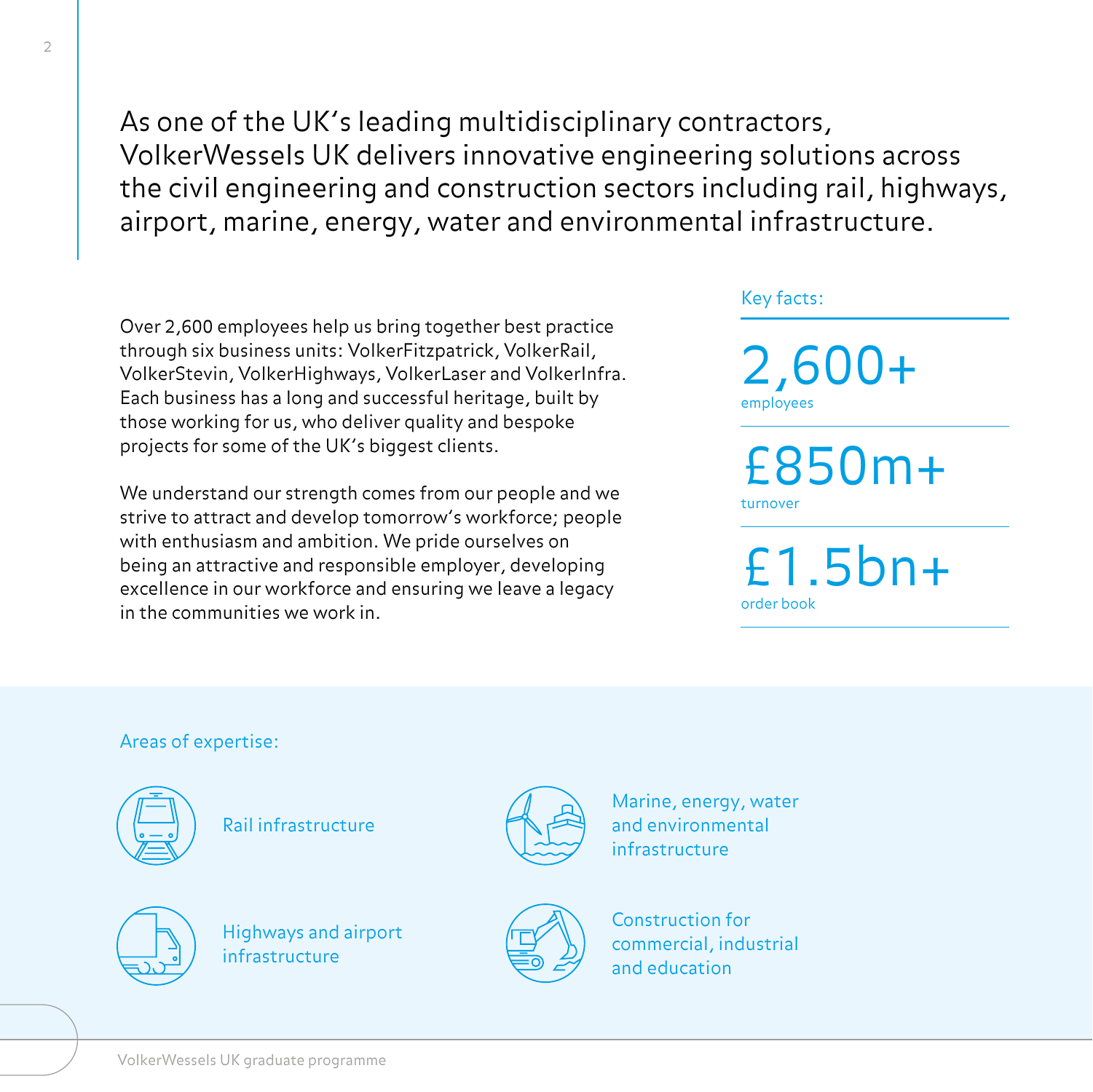



VolkerWessels UK is part of the industry led young person's recruitment initiative, the 5% Club. We are committed to ensuring that a minimum of 5% of our workforce consists of apprentices, sponsored students or graduates on formal training schemes.

**AT VolkerWessels UK**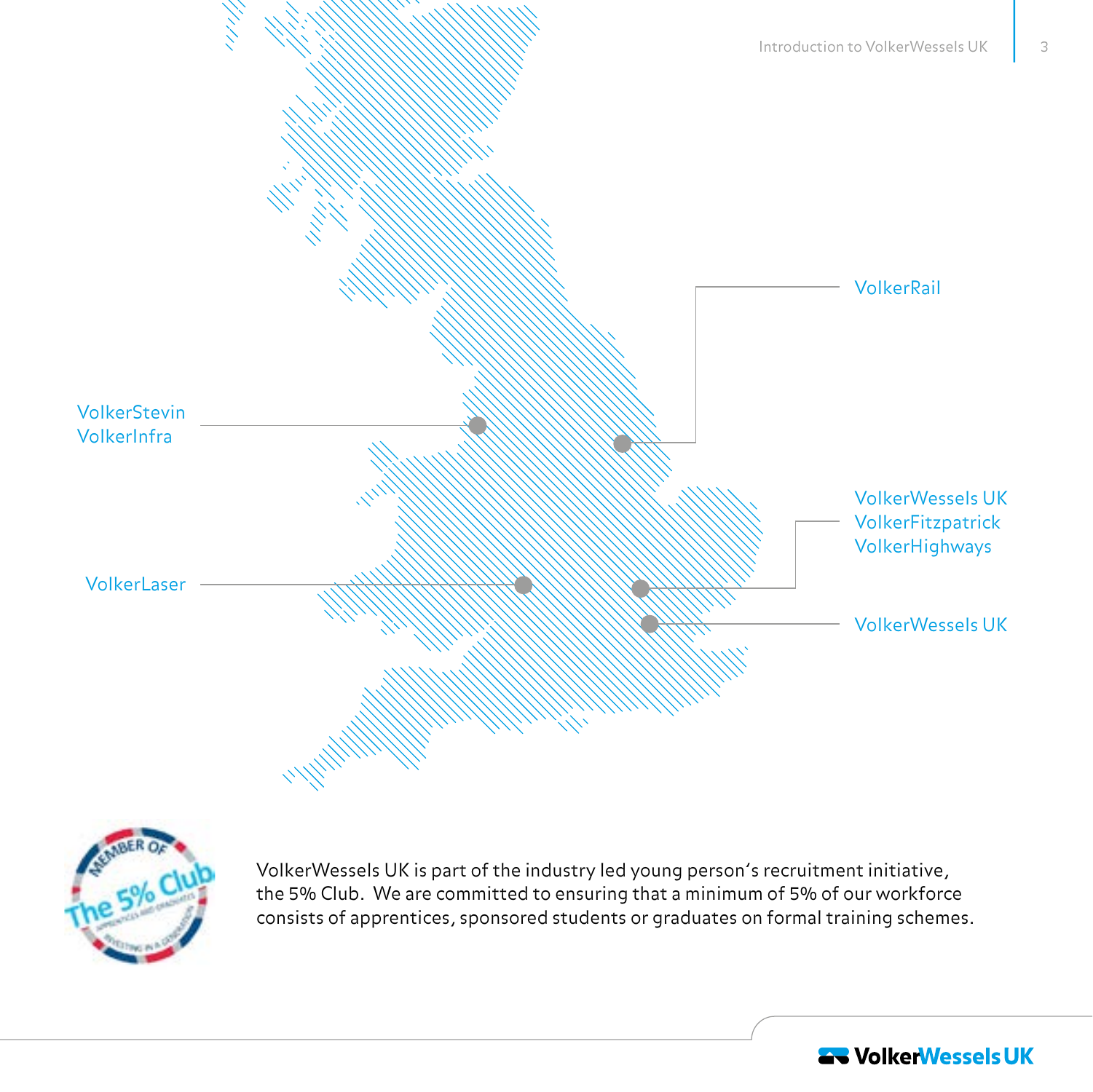

## Engineering opportunities

Civil, electrical and mechanical engineering are core to what we do, from creating new road and rail networks to erecting bridges and constructing new buildings, our engineering graduates have the opportunity to develop innovative engineering and construction solutions on some of the UK's biggest construction projects.

If you have a minimum of a 2:1 degree in engineering, or are on track to achieve one, we want to hear from you. A degree accredited by the Institution of Civil Engineers is also an advantage.



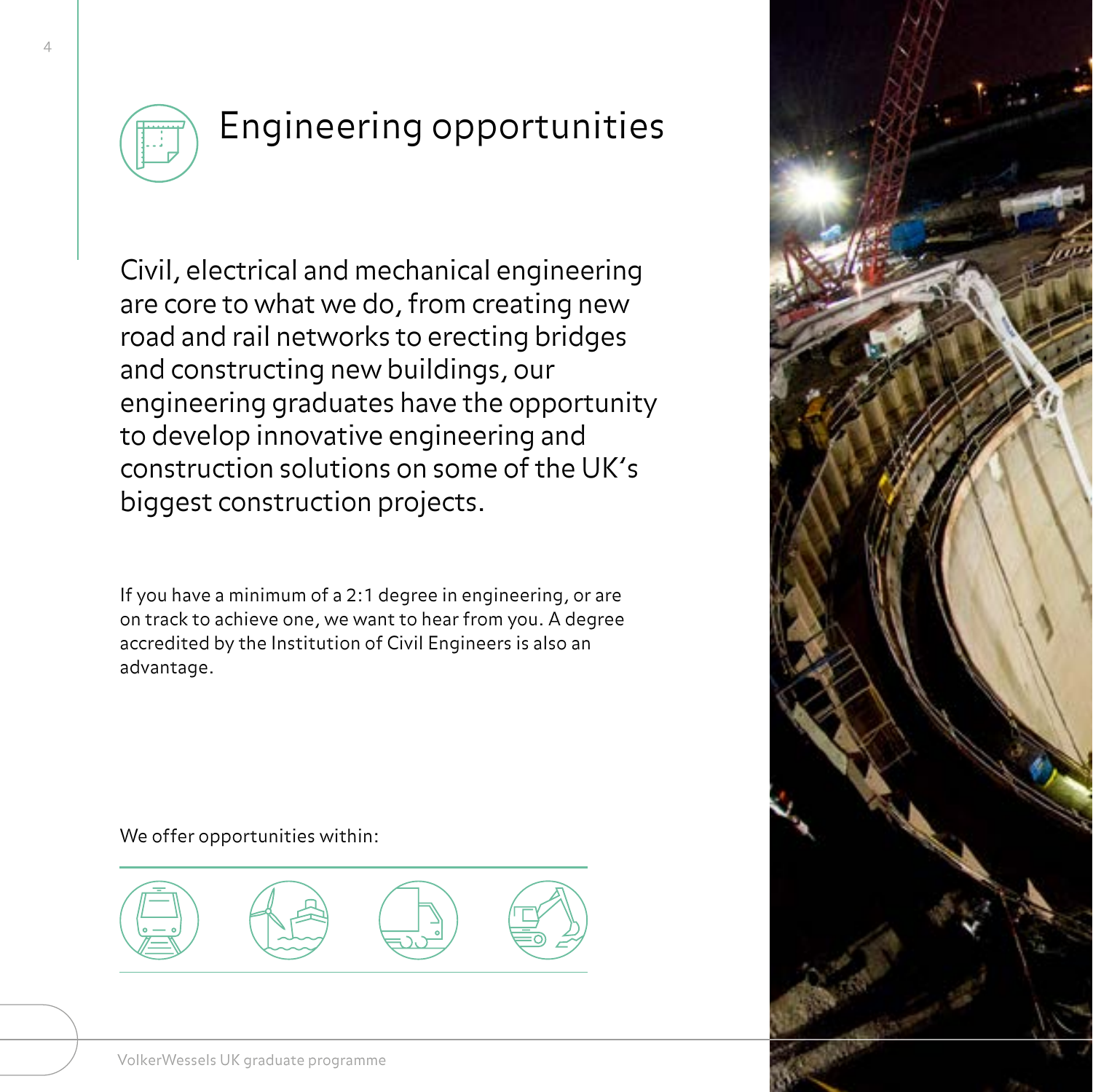

Manuel Bräu *Graduate engineer* Project : Anchorsholme Park Company: VolkerStevin

"Working for VolkerStevin is immensely satisfying. I have worked on some technically challenging projects, alongside some incredibly skilled people and learnt a huge amount in a very short period.

VolkerStevin always strives to ensure that everyone gets the chance to work on some great projects. I am fortunate to work on a project at Anchorsholme Park, for one of the joint ventures. The team I work with are always helpful, providing guidance and support both on the project and with my training, ensuring I have the chance to voice my ideas and suggestions."

**ER VolkerWessels UK**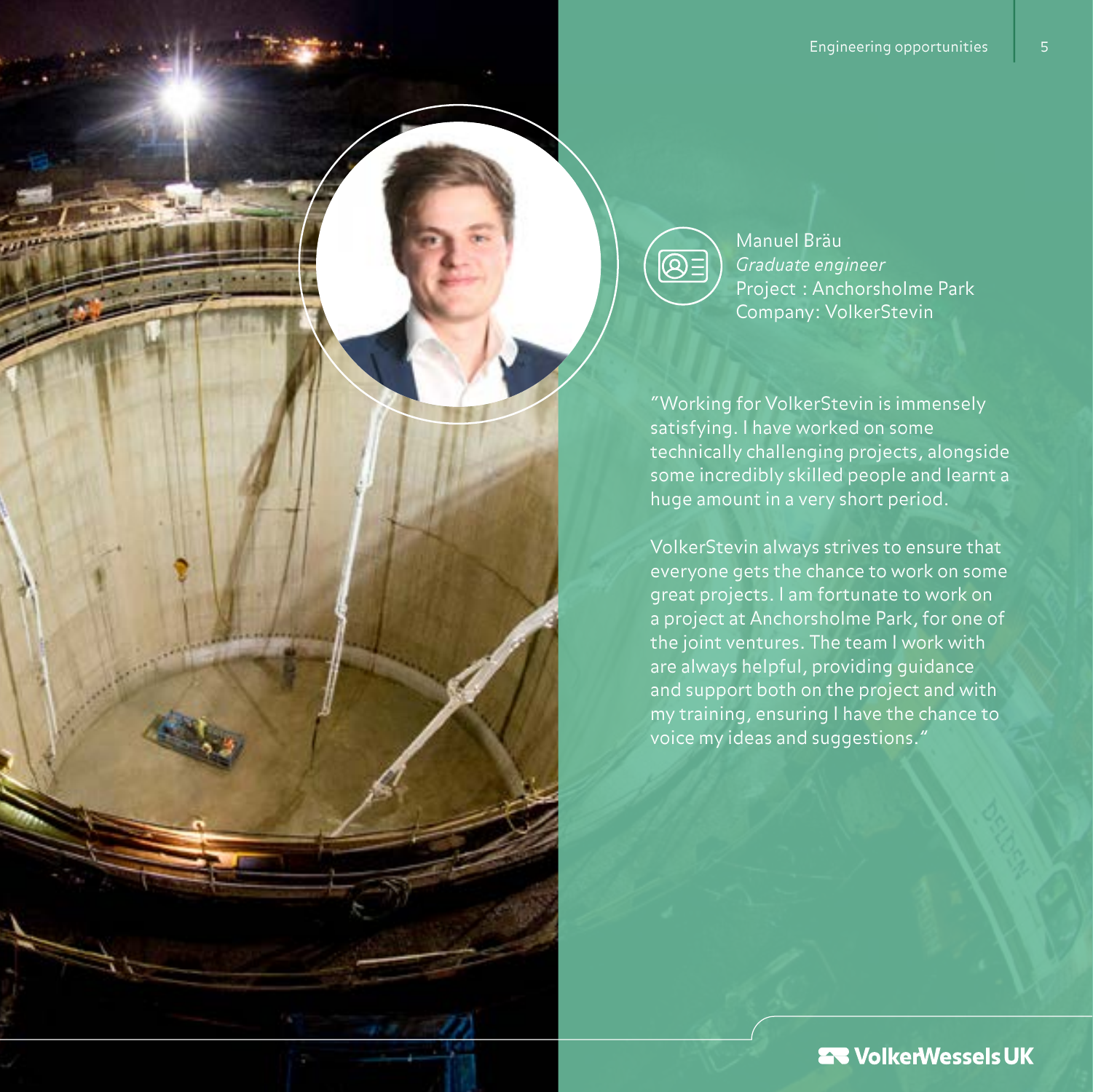

#### Quantity surveying opportunities

With an order book of over £1.5bn and projects ranging from £10,000 up to £300m, we offer one of the best opportunities to develop your skills to become a leading quantity surveyor. You will receive training and mentorship from some of the industry's best, ensuring our ability to manage and control the costs of major multidisciplinary projects from tender to post completion.

If you have a minimum of a 2:1 degree in quantity surveying or construction commercial management, or are on track to achieve one, we want to hear from you. Your degree should be accredited by the Royal Institution of Chartered Surveyors.



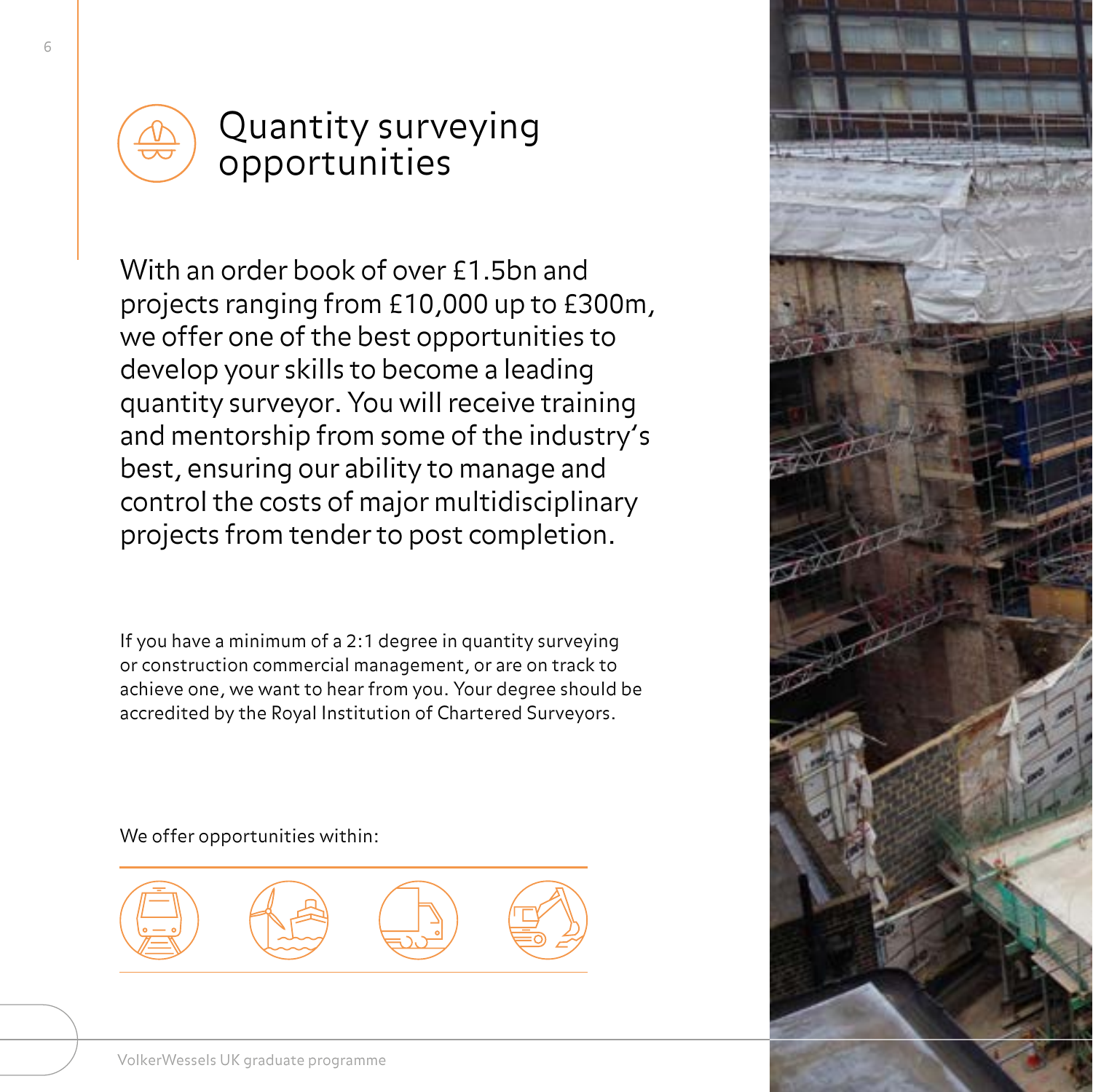$\overline{\bigotimes}$ 

Magda Wasielewska *Graduate quantity surveyor* Project: Wigmore Street Company: VolkerFitzpatrick

"I was told by many of my colleagues and family that the construction sector is not an easy one for women to be in, however reality proved otherwise. Construction companies like VolkerFitzpatrick are very welcoming, creating opportunities and supporting female staff. My graduate placement gives me that great sense of achievement, as I feel like I am shaping the world around me; with great opportunities such as working on projects like the redevelopment of 47-53 Queen Anne Street in London.

VolkerFitzpatrick is very open to suggestions and ideas and always supports me in all that I do. The graduate programme gives you that unique chance to develop your career and end up exactly where you want to be."

**27 VolkerWessels UK**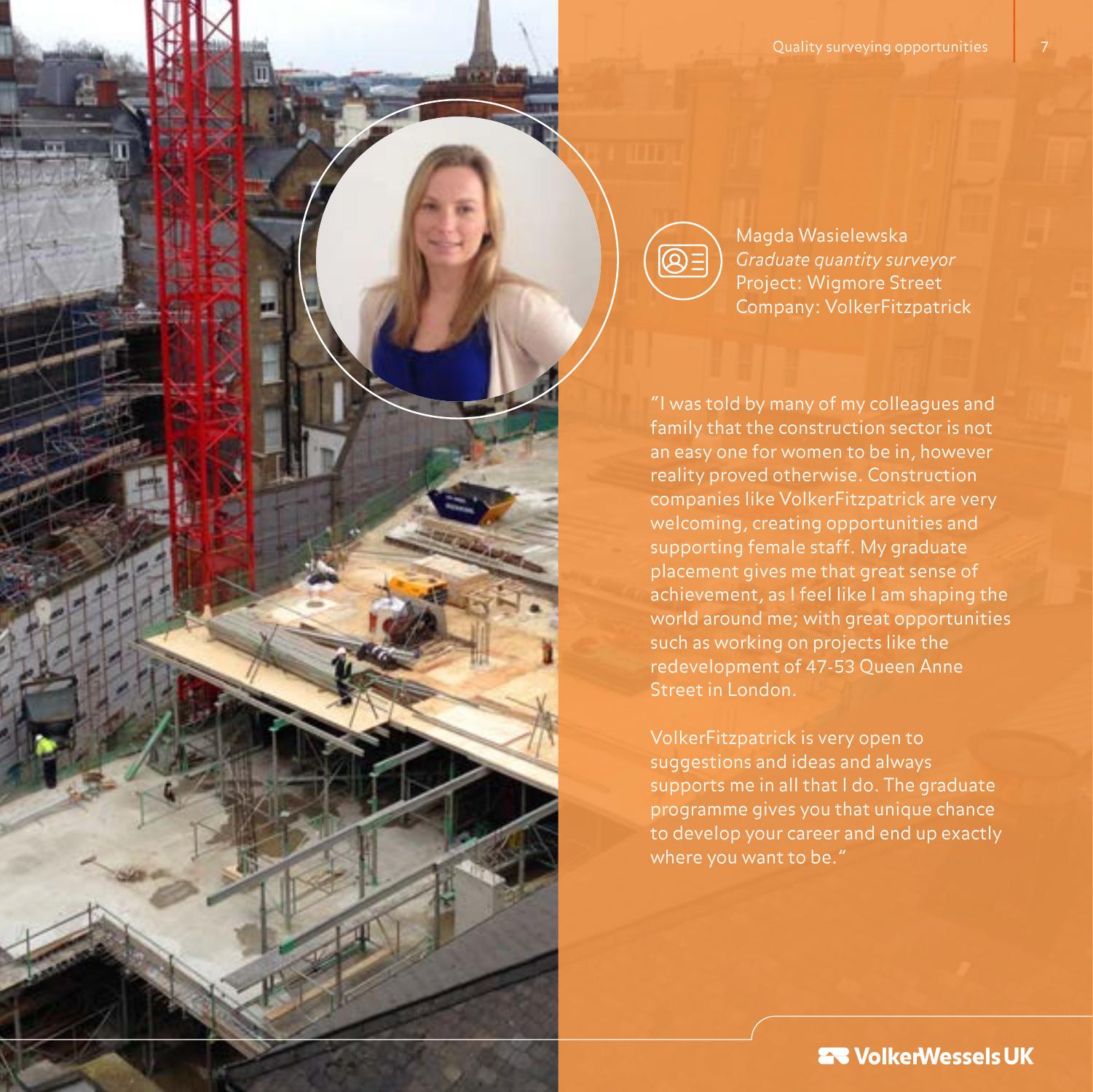

### Construction management opportunities

Being able to help our clients develop the best strategy for their projects, showcasing innovative techniques to use and ensuring a legacy for tomorrow, is vital. Our graduates have the opportunity to work across the UK on some of the biggest and most complex projects the country has seen in over two decades; working with some of the best project managers, designers and in house service teams to become empowered leaders of tomorrow.

If you have a minimum of a 2:1 degree in construction management or are on track to achieve one, we want to hear from you. Your degree should be accredited by the Chartered Institution of Building.



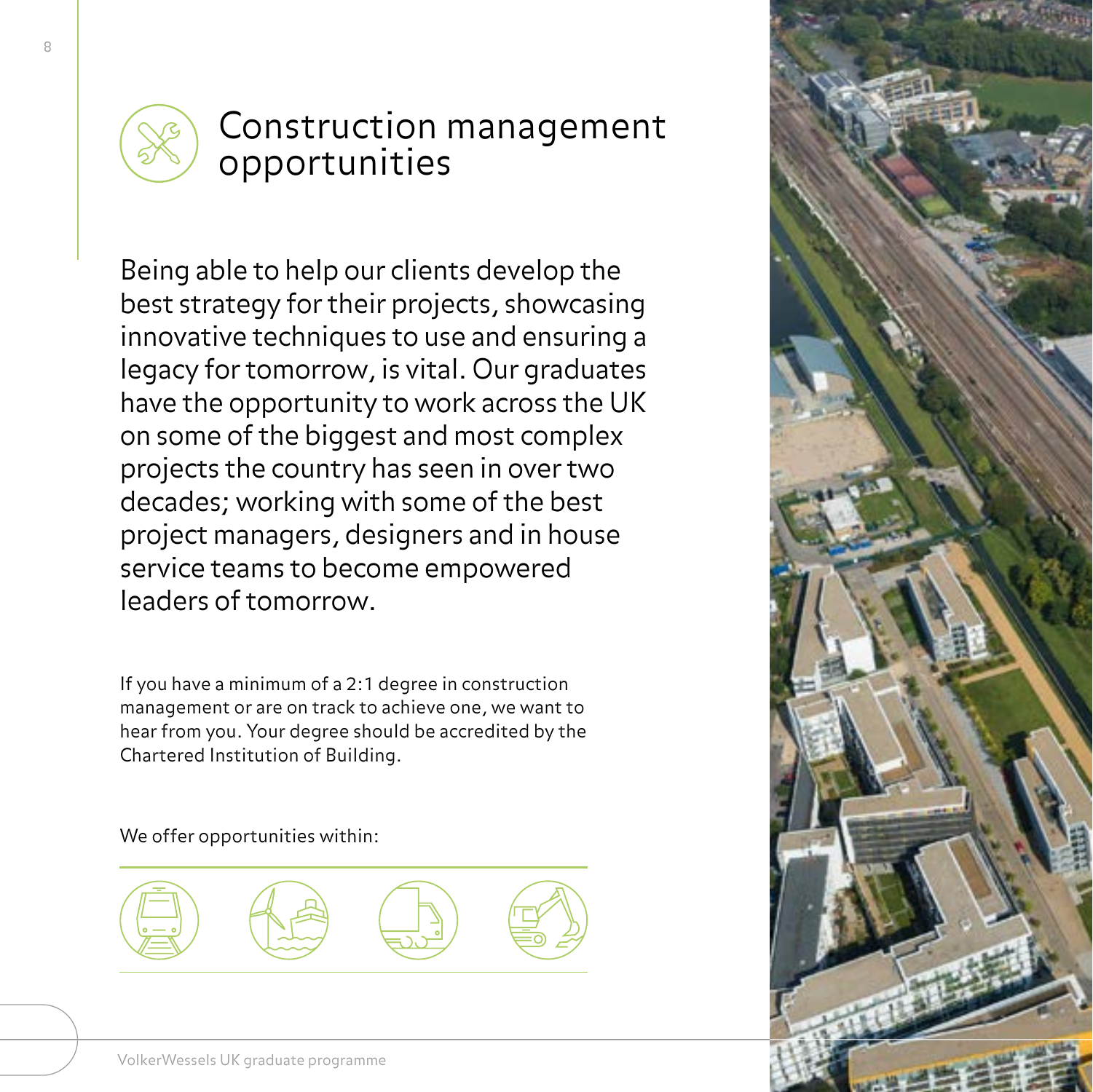$\circledR{}$ 

Ben Walker *Site manager* Project: Hornsey Depot Company: VolkerFitzpatrick

"VolkerFitzpatrick's graduate programme helped me find the role that best suited me and pushed me to achieve my potential. I had great exposure to many fields including commercial operations, design and business development. In the end, I chose operations.

VolkerFitzpatrick has been great in driving me forward from assistant site manager to site manager level and I'm now pushing on to reach senior site manager. The support I receive gives me the confidence I need to reach my career goals."

**EVOIKerWesselsUK**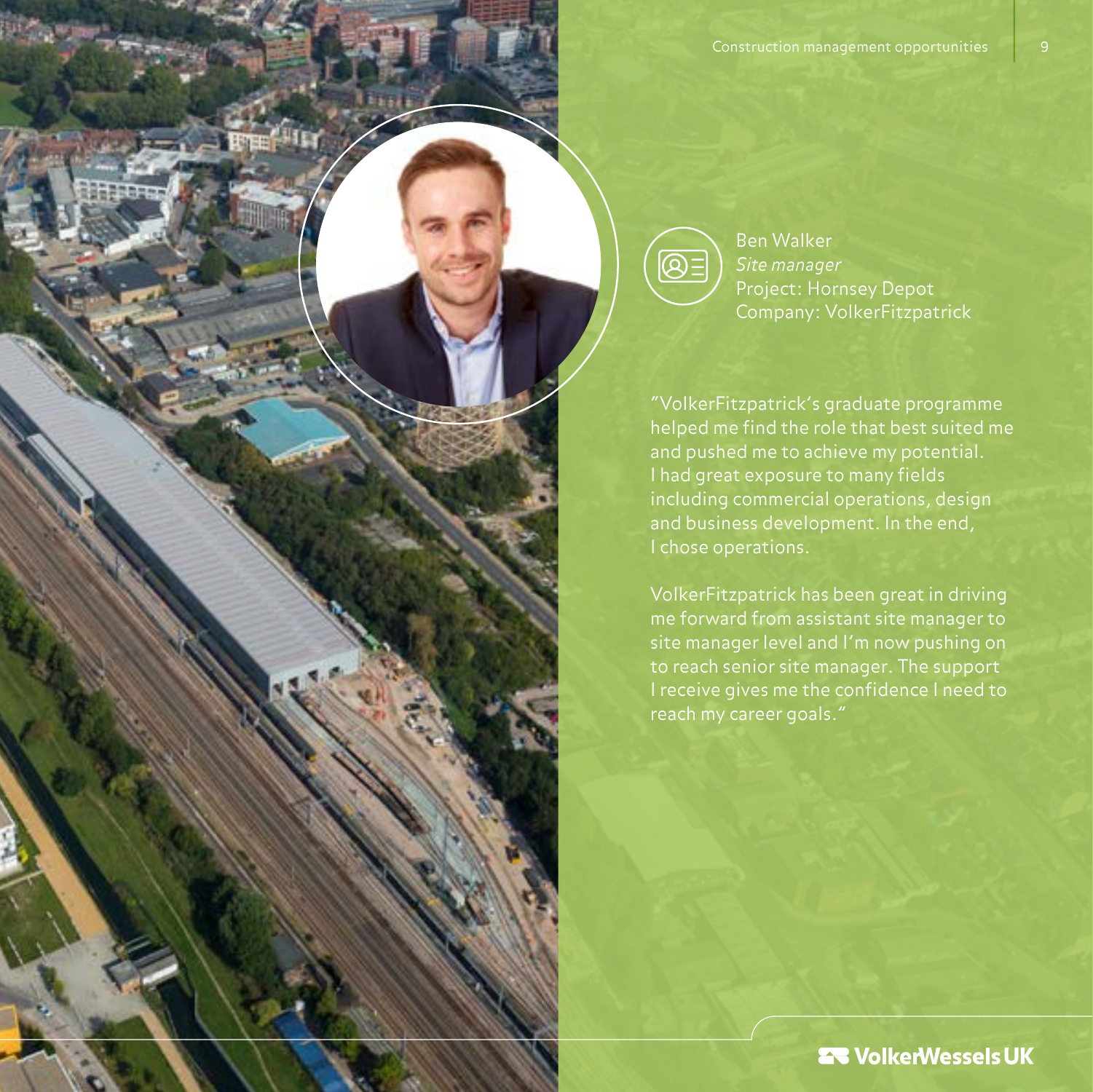

## Corporate services

Our in-house functions are vital to ensuring the smooth running of our projects. As one of the top contractors in the UK, it is of paramount importance that we provide benchmark services to ensure we retain and improve industry recognition, develop innovation and adapt to changing market environments. We focus on providing the unique support that each company requires to achieve their business objectives, whilst ensuring consistency of information, systems and procedures across the group.

Graduates joining through these schemes will develop to possess a range of specialist skills to support the ever changing needs of VolkerWessels UK. We have numerous opportunities within our corporate services function, including corporate communications, finance, human resources, procurement and ICT.



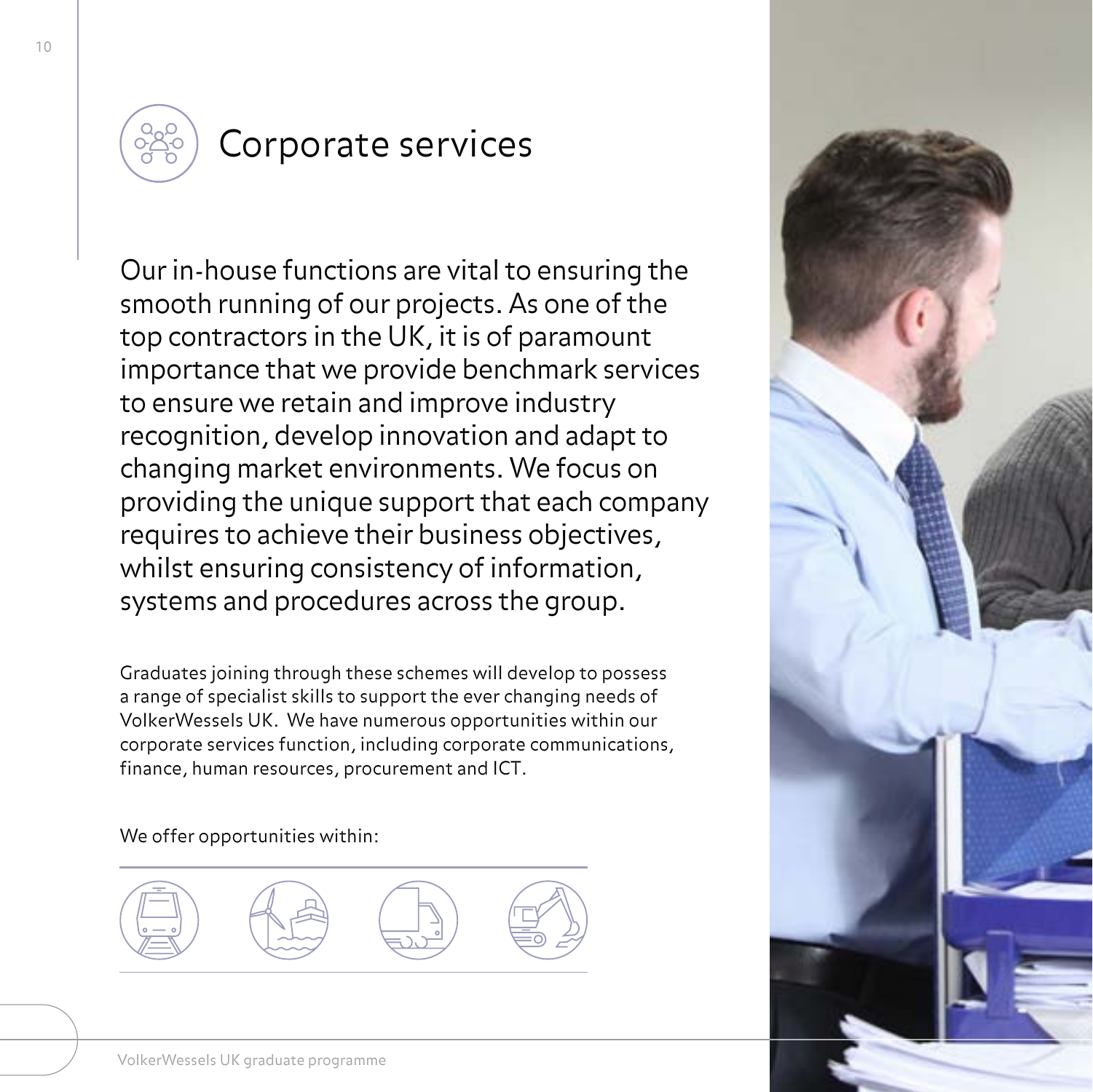![](_page_10_Picture_1.jpeg)

![](_page_10_Picture_2.jpeg)

Jack Jordan *Assistant business accountant Company: VolkerRail*

"Since joining VolkerRail, I have developed both personally and professionally through working in the finance team. I am responsible for numerous processes, which are integral to the business, gaining experience in both management accounting and financial reporting.

It is great to benefit from the experience and knowledge of my work colleagues, which has helped me grow into my role, developing my skill set to take on new challenges. I am currently working towards my Chartered Institute of Management Accountants (CIMA) qualification and am grateful for the sponsorship and support I receive from VolkerRail."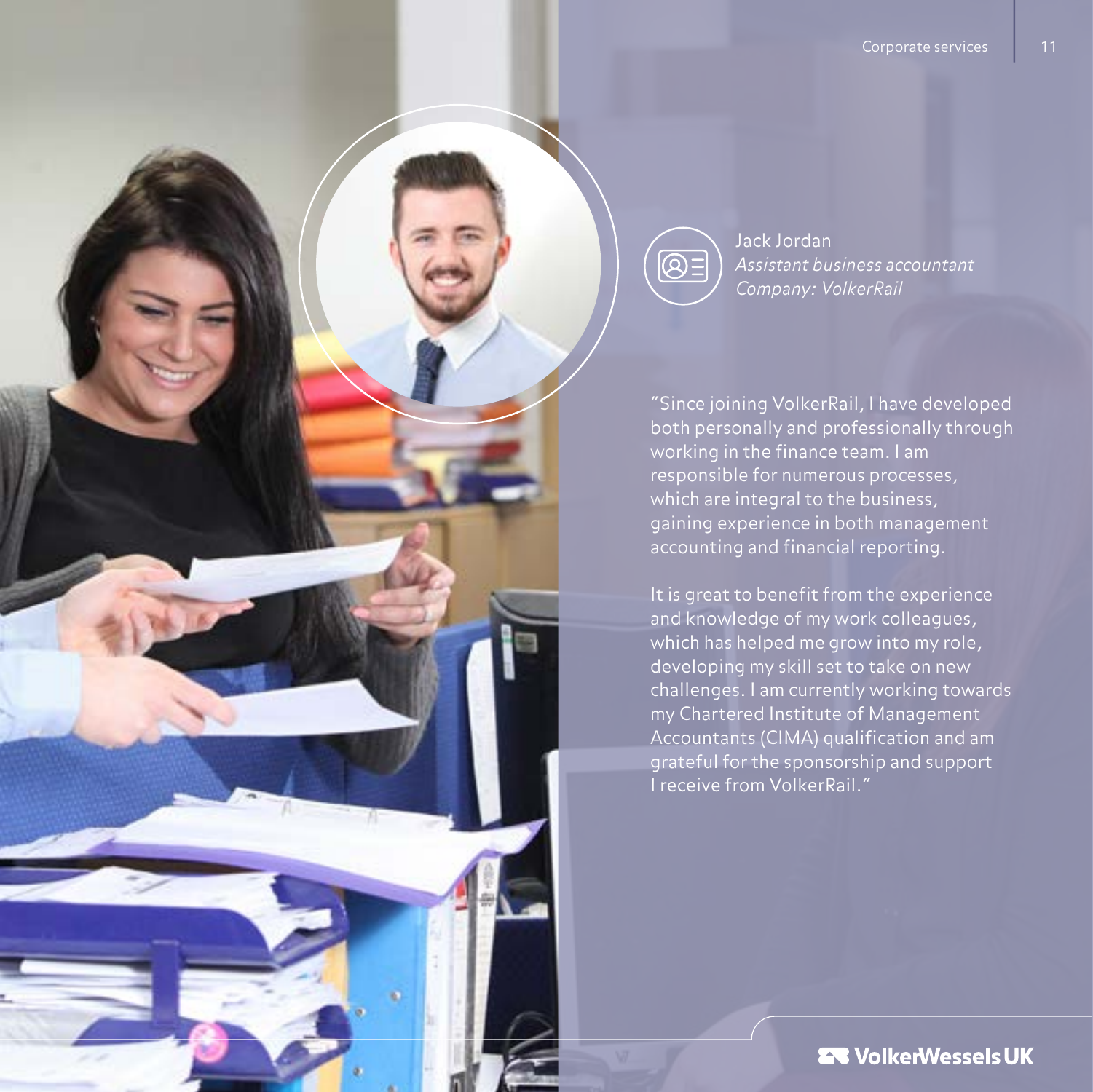![](_page_11_Picture_0.jpeg)

## "VolkerWessels UK invests its time and effort into my future."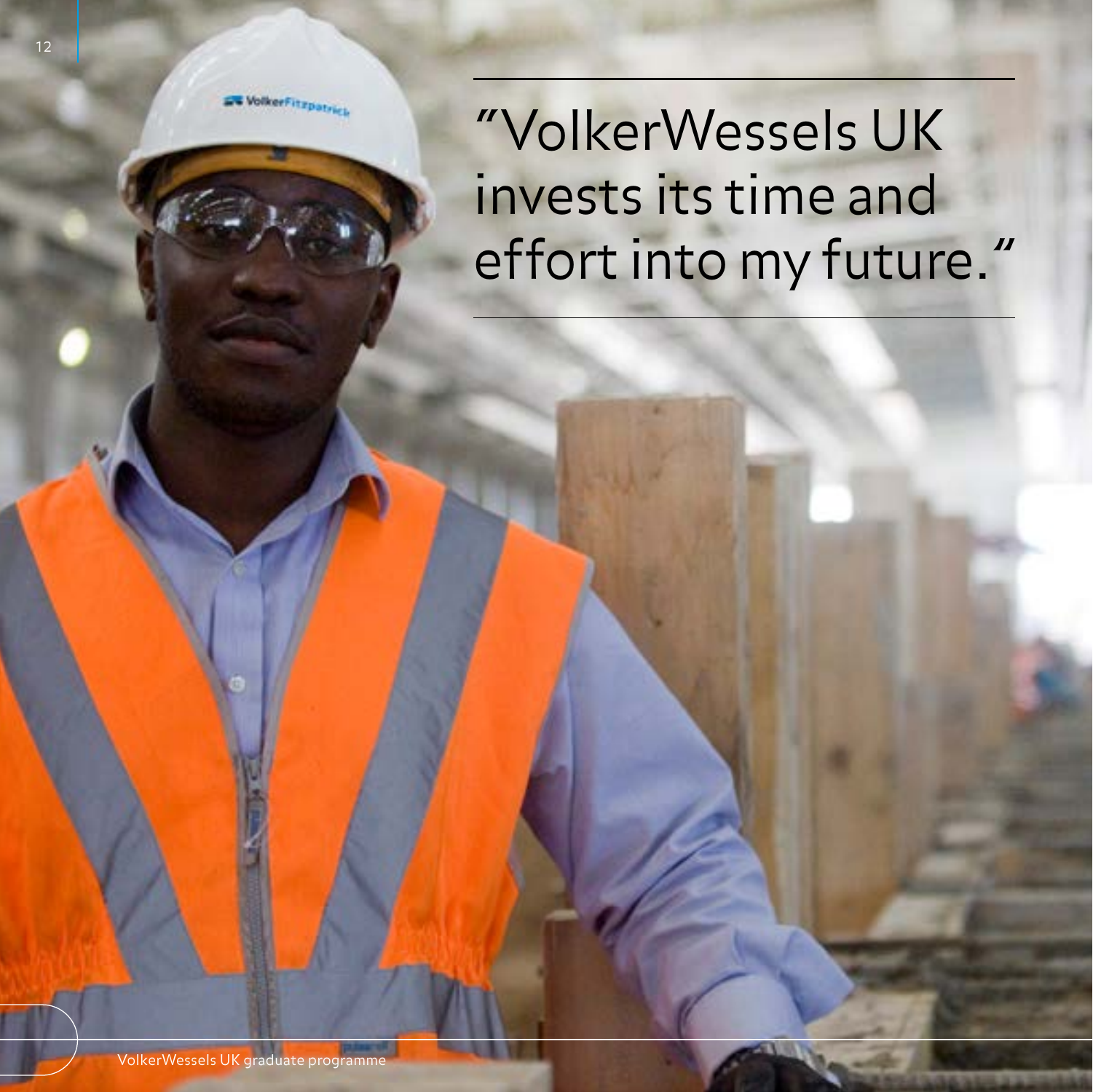![](_page_12_Picture_1.jpeg)

![](_page_12_Picture_2.jpeg)

Our graduate programmes are a three-year experience to develop your skills and make you a future leader and decision maker, within the business. We recruit graduates on their potential and give each the opportunity to develop in their role, within a structured framework programme.

#### What we are looking for

We are looking to recruit enthusiastic, collaborative and forwardthinking graduates, ready to start their career in construction. We want our graduates to challenge and push the business forward, therefore excellent communication and interpersonal skills are necessary.

We believe in teamwork and require our graduates to have the skill to work effectively within a team, working proactively with others as well as developing potential management skills; including the ability to make decisions, manage resources and negotiate at all levels.

In return, we will help you build your career and give you plenty of opportunities to develop and achieve your ambitions, giving you a platform to develop; allowing you to create innovate ideas and techniques that can be used on the projects you will work within.

![](_page_12_Picture_8.jpeg)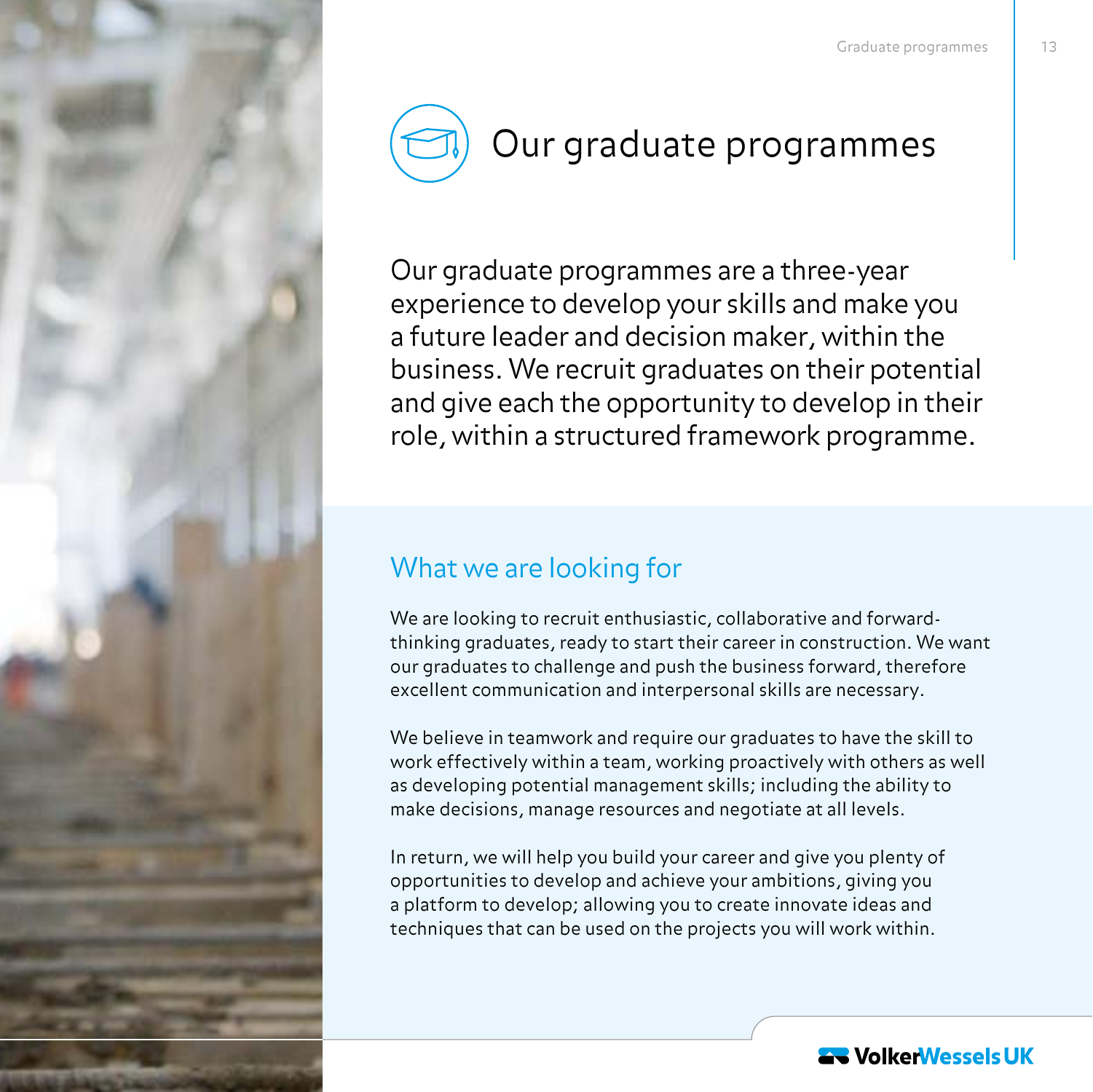![](_page_13_Picture_0.jpeg)

## What we offer

#### What can you expect from us?

- Extensive opportunities in which to further develop and broaden your knowledge and skills
- An exciting working environment, in which you can contribute to a wide range of projects, that have social significance and often become icons in the landscape
- Projects and assignments that are varied and match your level of education
- Development within the VolkerWessels UK training academy
- Close support and guidance to ensure your continued development

#### Our employment benefits include:

- Competitive starting salary
- Learning and development opportunities
- Assisted study programmes
- Contributory pension scheme
- Generous annual leave entitlements
- Inclusion to the company car scheme (site based only)
- Opportunites to enage in community and outreach projects

![](_page_13_Picture_16.jpeg)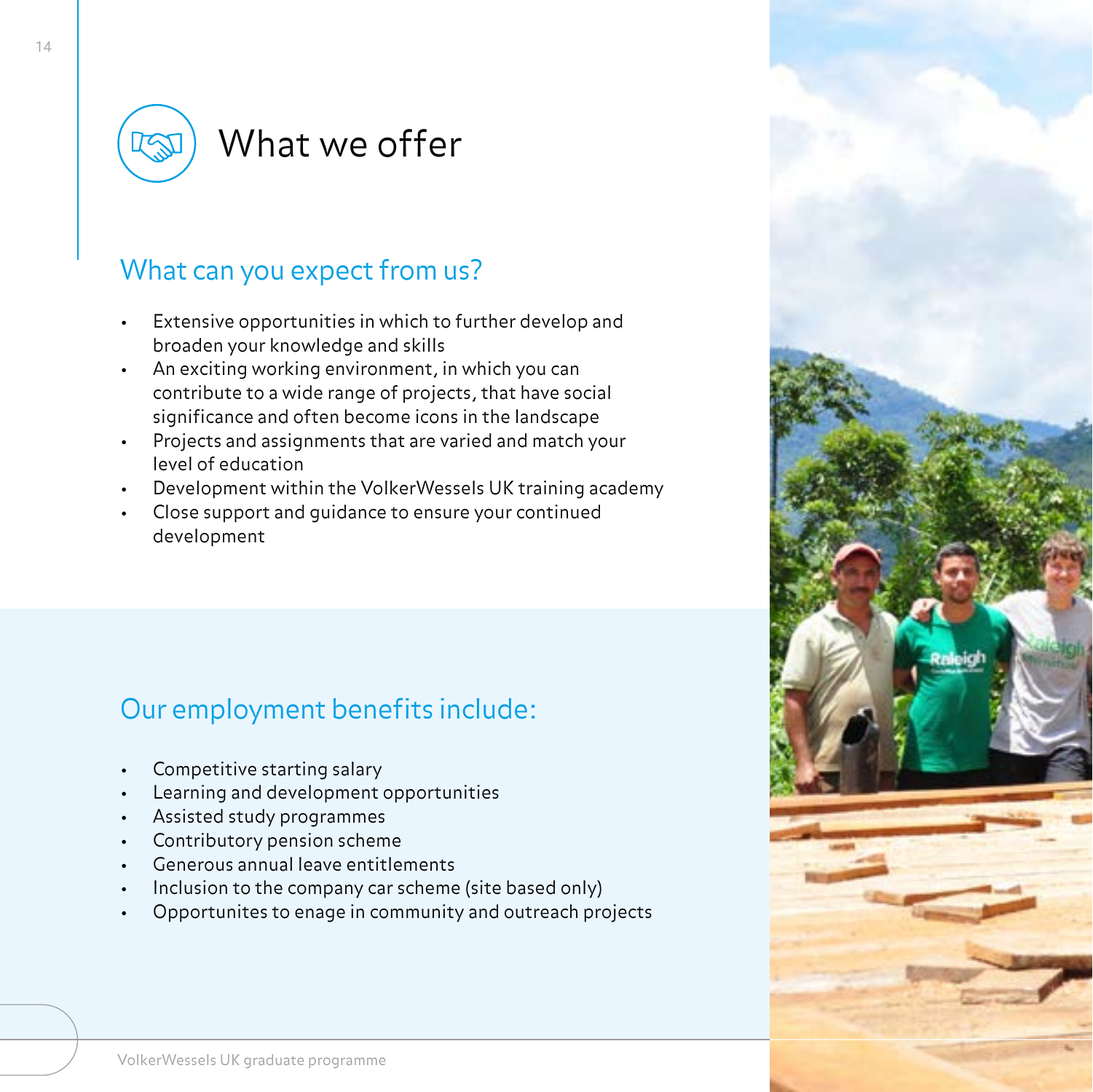![](_page_14_Picture_1.jpeg)

Matt White *Assistant quantity surveyor Company: VolkerFitzpatrick*

"Working for VolkerFitzpatrick has been an enjoyable experience. Every day feels as though I am learning something new, or developing my skills further, which is very rewarding.

VolkerFitzpatrick also gave me the amazing opportunity to go to the Costa Rican jungle, with Raleigh International, to help construct a timber school for an indigenous community in need. This was a once in a lifetime opportunity that I was very fortunate to have been given the chance to take part in."